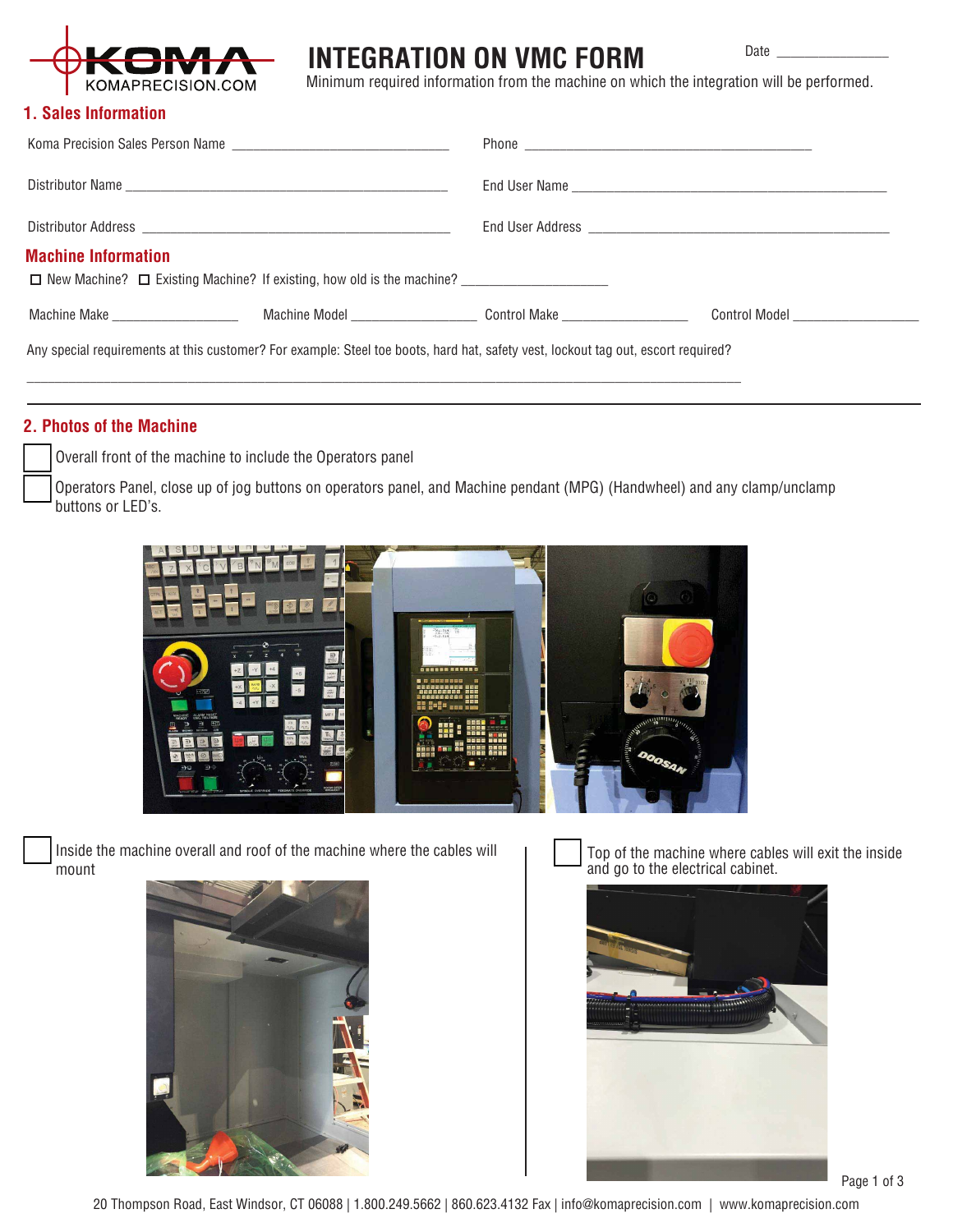

# **INTEGRATION ON VMC FORM**

Overall electrical cabinet, close up of drives (servo amplifiers) inside electrical cabinet, close up of labels on drives (must be clear and legible in photos)



Pneumatics on machine, to include overall with filters and dryers along with close up of filter/dryer area





20 Thompson Road, East Windsor, CT 06088 | 1.800.249.5662 | 860.623.4132 Fax | info@komaprecision.com | www.komaprecision.com